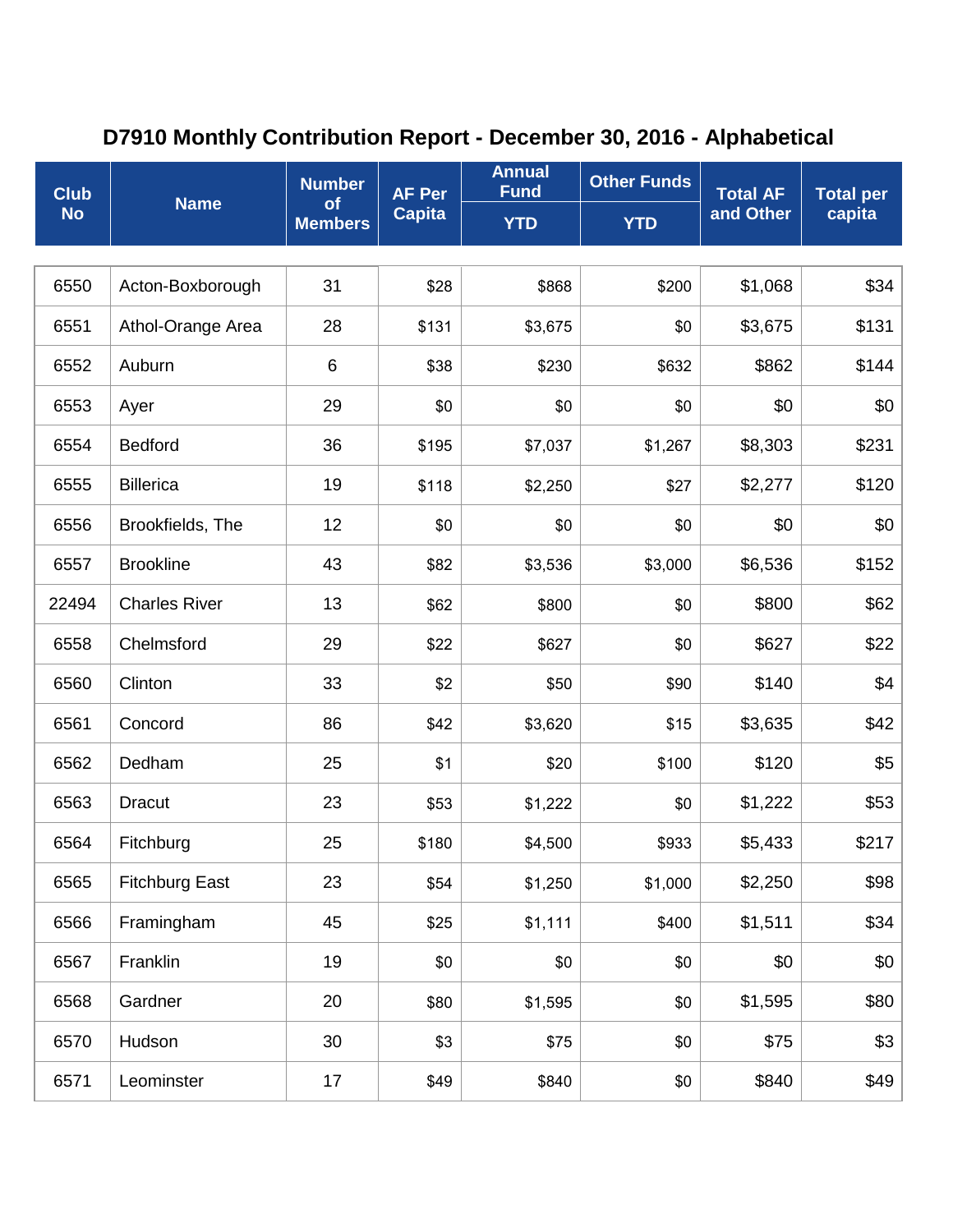| 6572  | Littleton                  | 33    | \$0   | \$0     | \$0     | \$0     | \$0   |
|-------|----------------------------|-------|-------|---------|---------|---------|-------|
| 6573  | Lowell                     | 28    | \$274 | \$7,675 | \$1,500 | \$9,175 | \$328 |
| 6575  | Marlborough                | 31    | \$10  | \$300   | \$227   | \$527   | \$17  |
| 6576  | Maynard                    | 11    | \$27  | \$300   | \$0     | \$300   | \$27  |
| 23444 | Merrimack Valley<br>Area   | 11    | \$0   | \$0     | \$600   | \$600   | \$55  |
| 6577  | Milford                    | 28    | \$165 | \$4,608 | \$0     | \$4,608 | \$165 |
| 21824 | Montachusett Area          | 24    | \$51  | \$1,224 | \$0     | \$1,224 | \$51  |
| 84343 | Nashoba Valley             | 30    | \$107 | \$3,198 | \$2,091 | \$5,289 | \$176 |
| 6578  | <b>Natick</b>              | 33    | \$32  | \$1,050 | \$0     | \$1,050 | \$32  |
| 6579  | Needham                    | 30    | \$168 | \$5,050 | \$300   | \$5,350 | \$178 |
| 56352 | Neponset Valley<br>Sunrise | 23    | \$26  | \$600   | \$0     | \$600   | \$26  |
| 6580  | Newton                     | 28    | \$58  | \$1,619 | \$0     | \$1,619 | \$58  |
| 6581  | Northborough               | 19    | \$5   | \$100   | \$0     | \$100   | \$5   |
| 6583  | Shrewsbury                 | 26    | \$13  | \$331   | \$716   | \$1,047 | \$40  |
| 6584  | Southborough               | $9\,$ | \$11  | \$100   | \$0     | \$100   | \$11  |
| 6585  | Southbridge                | 41    | \$2   | \$100   | \$275   | \$375   | \$9   |
| 6586  | Sturbridge                 | 23    | \$14  | \$325   | \$0     | \$325   | \$14  |
| 6588  | Tewksbury                  | 20    | \$0   | \$0     | \$0     | \$0     | \$0   |
| 6589  | Tyngsboro-<br>Dunstable    | 8     | \$19  | \$150   | \$0     | \$150   | \$19  |
| 6590  | Uxbridge                   | 15    | \$8   | \$127   | \$0     | \$127   | \$8   |
| 6596  | <b>Wachusett Area</b>      | 36    | \$237 | \$8,517 | \$751   | \$9,267 | \$257 |
| 6591  | Waltham                    | 43    | \$28  | \$1,204 | \$0     | \$1,204 | \$28  |
| 6592  | Watertown                  | 45    | \$2   | \$100   | \$100   | \$200   | \$4   |
| 6594  | Wellesley                  | 28    | \$0   | \$10    | \$0     | \$10    | \$0   |
| 6595  | Westborough                | 60    | \$29  | \$1,725 | \$1,889 | \$3,614 | \$60  |